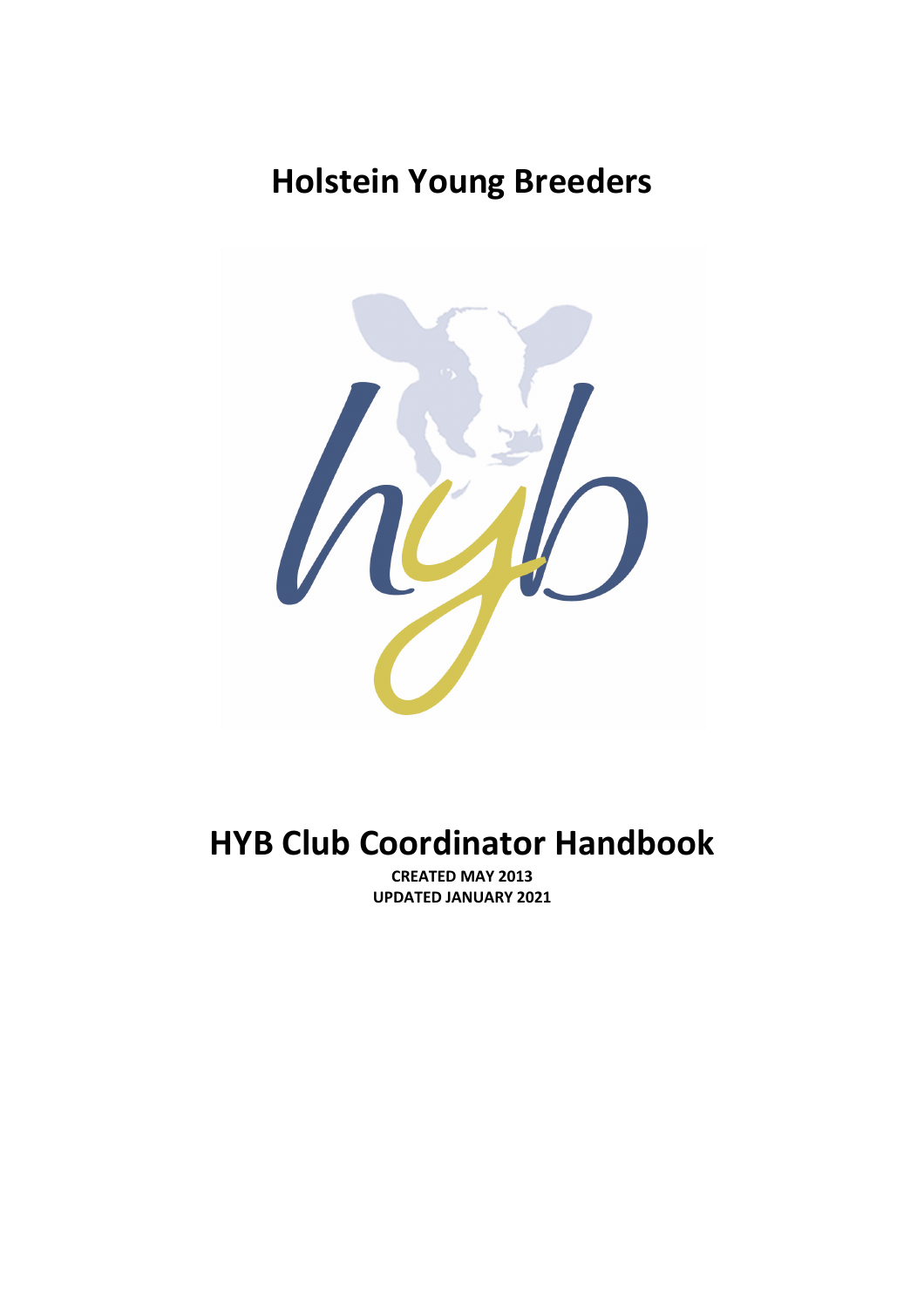## **Contents**

- 1. Introduction
- 2. Outline of Role & Responsibilities
- 3. Membership
- 4. Events and Competitions
	- 4.1 Weekend Rally & National Competitions Day
	- 4.2 Club Qualifying Calf Shows
	- 4.3 All Breeds All Britain Calf Show
	- 4.4 Littlestar Award
	- 4.5 Louise Hartley Award
	- 4.6 President's Medal Award
	- 4.7 Events Forms
- 5. Overseas Competition Selection
- 6. Media and Websites
- 7. Sponsorship
- 8. Policies and Procedures Overview
	- 8.1 Safeguarding of Children and Young Adults
	- 8.2 Anti-Bullying Policy
	- 8.3 Drugs and Alcohol Policy
	- 8.4 Standards of Behaviour Policy
- 9. GDPR Regulations
- 10.Resource Information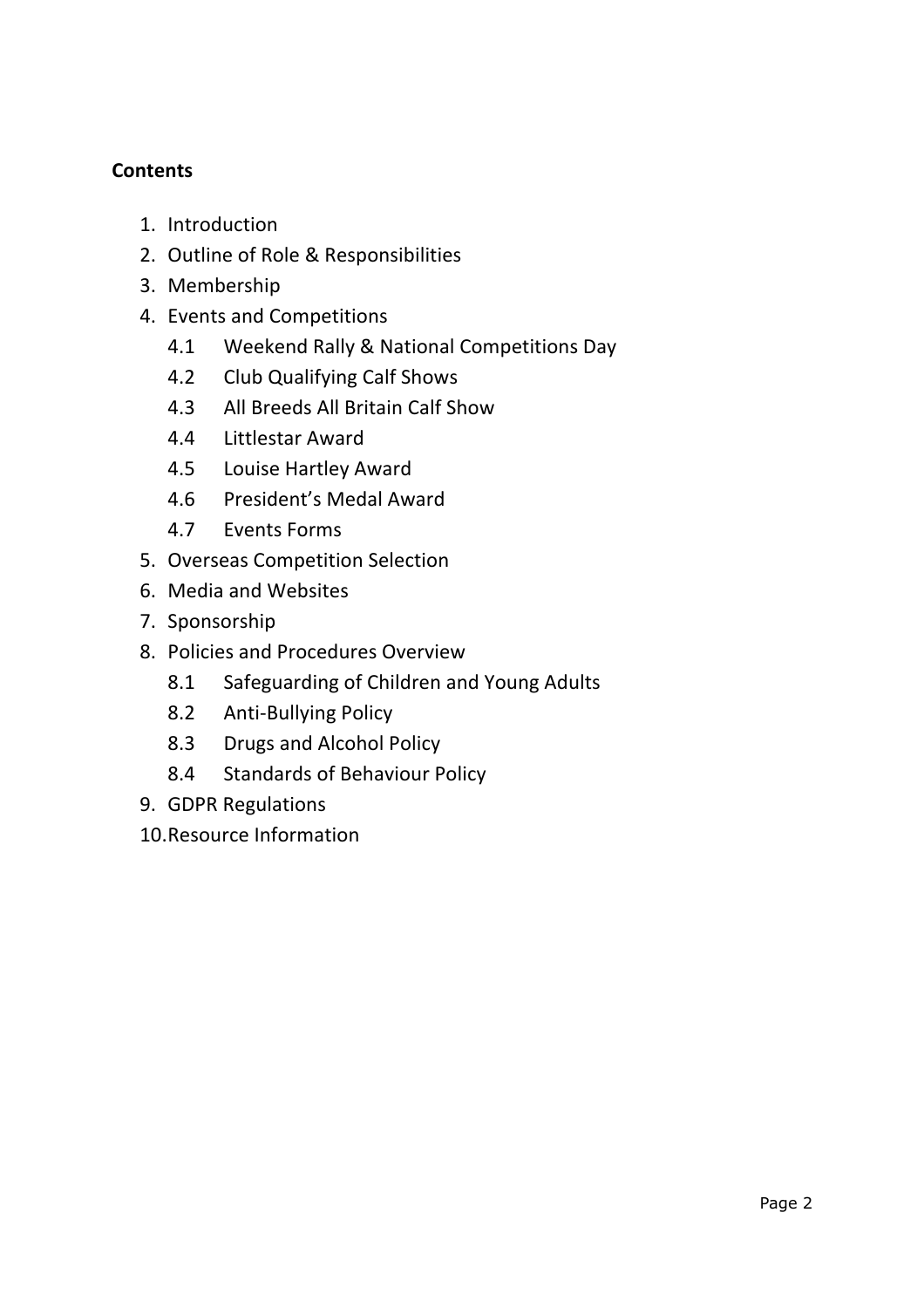### **1. Introduction**

Holstein Young Breeders (HYB) membership is available to young enthusiasts between the ages of 4 and 26. There are 23 regional HYB Clubs located across the UK, all of which are managed by at least one local Club Coordinator. The Club Coordinator is assisted by the National HYB Coordinator, who oversees the structure of the HYB movement and organisation of the National events programme.

HYB is the youth movement of Holstein UK. HYB formed from the amalgamation of the successful 'YMA' and 'Futures' organisations in 1999 during the merger between the two parent Societies: the Holstein Friesian Society and the British Holstein Society. In today's difficult agricultural climate it is more important than ever to encourage young people into the dairy industry and involve them with the Holstein and British Friesian breeds. HYB aims to achieve this by providing a wide range of activities that promote learning and provide new and exciting experiences and opportunities to socialise with like-minded people.

#### **National HYB Coordinator's Contact Details:**

Name: Naomi Lewis Email: naomilewis@holstein-uk.org Mob: 07593 440428 Address: Speir House, Stafford Park One, Telford, Shropshire, TF3 3BD

#### **2. Outline of Role and Responsibilities**

HYB Club Coordinator is a voluntary role responsible for organising the regional HYB Club. Coordinators are nominated by the Club and may also be on the Senior Club Committee. Coordinators will also represent the HYB Club at the Coordinators Meeting, currently held in October at the All Breeds All Britain Calf Show. It is recommended that each Club has a Coordinator of each sex.

With the support of the members and Senior Club, Coordinators are expected to organise events for HYB, such as training days and social events. The organisation of the Club Qualifying Calf Show is also a responsibility of the Coordinator. Please refer to the Club Qualifying Calf Show section for more information.

Coordinators are expected to ensure the participation of the HYB Club at National competitions. They are also expected to ensure the Club is run according to Holstein UK rules for all competitions and events.

#### **Club Coordinators will be supported at all times by the National HYB Coordinator.**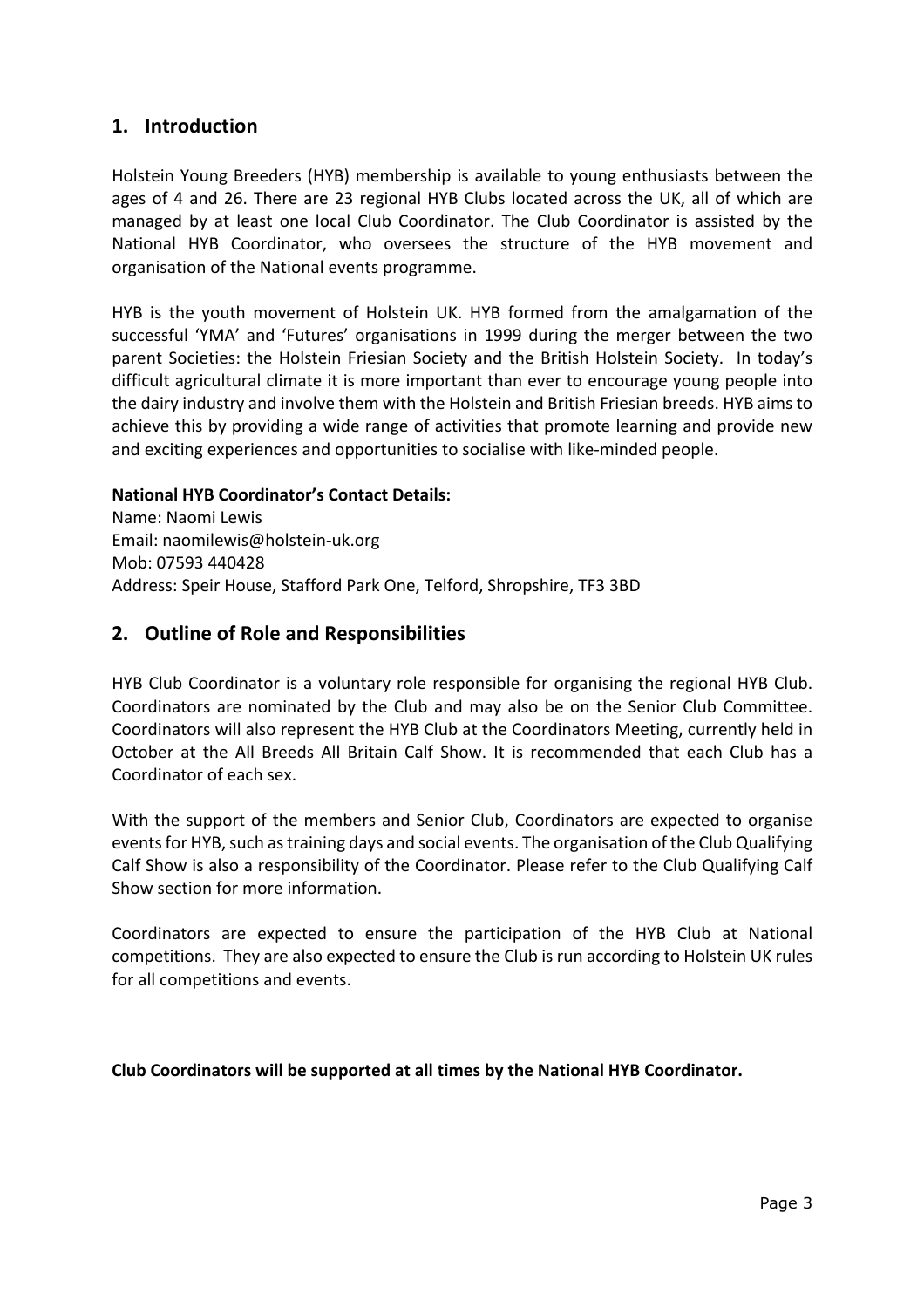## **3. Membership**

Membership runs from the 1<sup>st</sup> January each year. Membership fees will either be free or will be charged at one of two rates (based on membership option choice) and must be paid before participation in any Regional or National events. Failure to do so may result in members not being allowed to participate.

#### **Young Breeders will automatically be allocated to the Club where they reside UNLESS they write to the National HYB Coordinator before 31st January each year.**

Please see Membership Form (available on website or by request) for full information.

## **4. Events and Competitions**

#### **4.1 Weekend Rally & National Competitions Day**

The HYB Weekend Rally and National Competitions day takes place during summer school holidays. The Rally is hosted by a different HYB Club each year; Clubs wishing to put themselves forward as hosts must do so by writing to the National HYB Coordinator.

The HYB Competitions Day is an annual competition held as part of the weekend rally Two national competitions are held on the day – the National Stock Judging Competition and the Linear Assessment Competition, which are usually followed by workshops in the afternoon.

#### **4.2 Club Qualifying Calf Shows**

Calves and handlers must qualify for the All Breeds All Britain Calf Show through a club qualifier. Club Calf Shows are normally held at existing local shows or as a stand-alone event. The show must include the National HYB format of calf and handler classes, which will be announced by the National HYB Coordinator each year, as classes are subject to change. It is recommended that the judge is a member of the Holstein UK Judges panel for full qualification details, please refer to the members handbook.

#### **4.3 All Breeds All Britain Calf Show (ABAB Calf Show)**

This is currently held on the third weekend in October at the East of England Showground in Peterborough (this is subject to change). Teams may arrive from 12:00 on Friday, but no later than 22:00. Showmanship classes are judged on Saturday, followed by calf classes on Sunday. In addition, other team competitions run throughout the weekend (see members handbook).

All results from the weekend are announced at the Presentation Ceremony, held at approximately 3.30pm on Sunday. No Club is permitted to dismantle or leave the show until after the Champion Calf is selected following the Presentation Ceremony.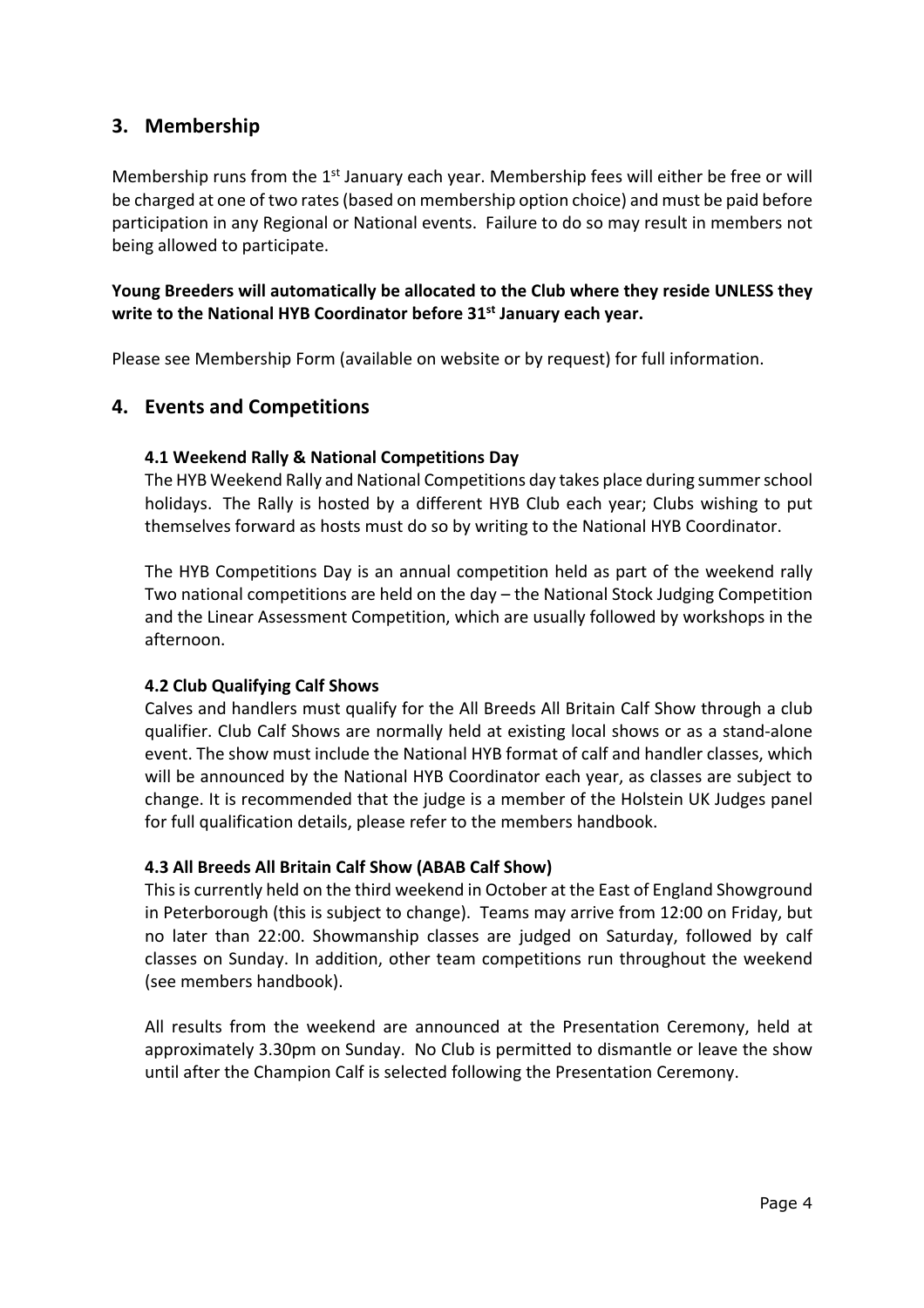#### **4.4 The Littlestar Award**

Each affiliated club is asked to nominate one Young Breeder (aged 17 years or under on  $1<sup>st</sup>$ January) to be considered for this Award. The person selected should be the member who has made an outstanding contribution to the breed, Holstein Young Breeders and in particular their own Breeders' Club. This person should be someone who attends most Club events but doesn't necessarily win.

#### **4.5 The Louise Hartley Award**

In 2017, HYB launched the Louise Hartley Award to honour passionate Holstein breeder and dedicated Lancashire Club member, Louise Hartley, who sadly lost her battle to cancer. As a remarkable ambassador for British farming, with a passion for livestock, HYB felt this Award provided some recognition of the inspirational talent shown by Louise.

The Louise Hartley Award is sponsored by World Wide Sires UK, in conjunction with the Louise Hartley Memorial Fund. The winner of this award receives a sponsored educational trip to the Global Training Centre, Washington, which is announced at the All Breeds All Britain Calf Show.

#### **4.6 Presidents Medal Award**

Each Club is asked to nominate one young breeder (aged between 18 and 26 years of age on 1<sup>st</sup> January) to be considered for this Award. The person selected to represent the Club should be a member who has made an outstanding contribution to the breed, Holstein Young Breeders and, in particular, their own Breeders' Club.

The nominated member should complete the entry form and in addition is also asked to write an essay of no more than two side of A4 on the chosen topic for the year.

A shortlist of a maximum of six Young Breeders will attend by invitation a final interview with the panel of judges. The top three candidates will then be asked to attend the Semex Conference where the overall winner will be announced.

#### **4.7 Events Form**

Holstein UK will provide each Club Coordinator with an event form to complete and send to the National HYB Coordinator at the beginning of the year to ensure all HYB events are advertised on the HYB website.

#### **5. Overseas Competition Selection**

Club Coordinators will be notified of any overseas invitations received. A selection criterion will be produced and circulated which will outline the qualities and skills the judges' panel will be assessing during selection.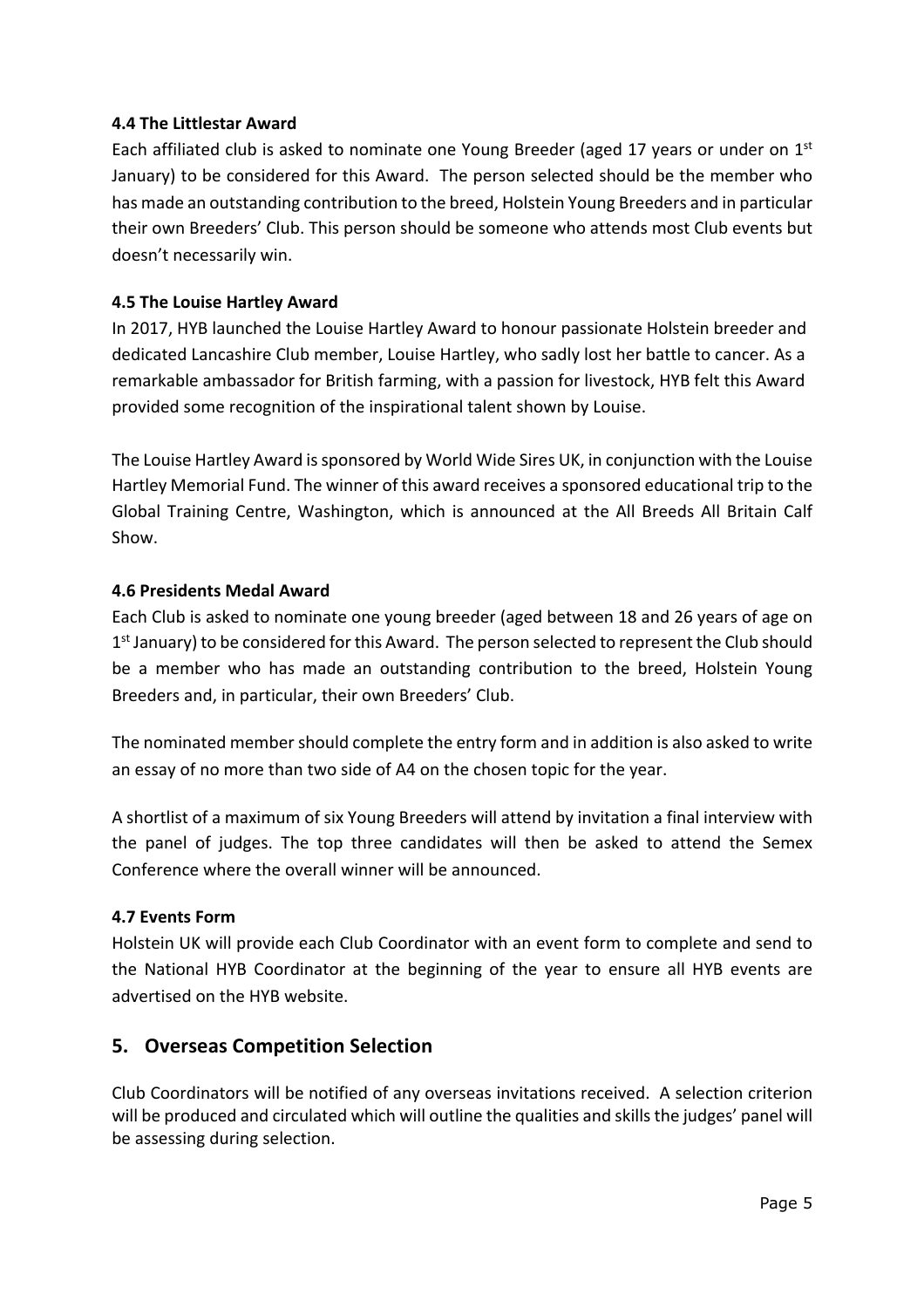Depending on the nature of the invitation, it may be deemed suitable for a competition to be held to select participants. If so, an entry form will be circulated. Current events are Australian Exchange, European Breeders School and Cremona Youth Competition.

## **6. Media & Website**

HYB Clubs are encouraged to use the number of avenues available to them to publicise their events. Holstein UK welcomes Club reports and adverts for events which can be posted on the HUK homepage and HYB website.

Holstein UK & HYB social media sites can also be utilised where appropriate.

## **7. Sponsorship**

In April of each year, Holstein UK reaches out to a company within the industry to become a Principal Sponsor of HYB. For the last few years, HYB has been proud to have Semex as their Principal Sponsor. As a representative of HYB, it is the Club Coordinators duty to assist Holstein UK in adhering to the terms and conditions of the Principal Sponsor by adding a Semex advert to all HYB event catalogues and displaying a banner at all HYB events.

HYB Clubs reserve the right to seek financial support for HYB event throughout the year, to aid the growth and development of Holstein Young Breeders however, Semex is the National HYB Principal Sponsor, and this must be highlighted at all HYB events.

## **8. Policies & Procedures Overview**

Holstein UK are committed to the personal development and support of young people with an interest in the dairy industry through Holstein Young Breeders. It is essential that all reasonable and practicable steps are taken to ensure that we provide a safe and secure environment for Young Breeders to enjoy themselves whilst in our company. These policies have been designed to assist Holstein UK personnel at Regional and National level to provide a safe environment and to operate to best practice guidelines. Full copies of the policies outlined below are sent to Club Coordinators. Further copies are available upon request.

## **8.1 Safeguarding of Children and Young People Policy**

This policy on Safeguarding Children and Young People has been drawn up in conjunction with professional advisors.

The policy recognises the obligations and duty of care of an organisation that works with children and young people. By law, children and young people are defined as anyone up to the age of 18 years. This policy applies to all staff, members and volunteers involved in Holstein Young Breeders and all those who are working with or on behalf of HYB.

The policy is designed to encourage best practice and to prevent the neglect and physical, emotional and sexual abuse of young people and children whilst in the care of HYB.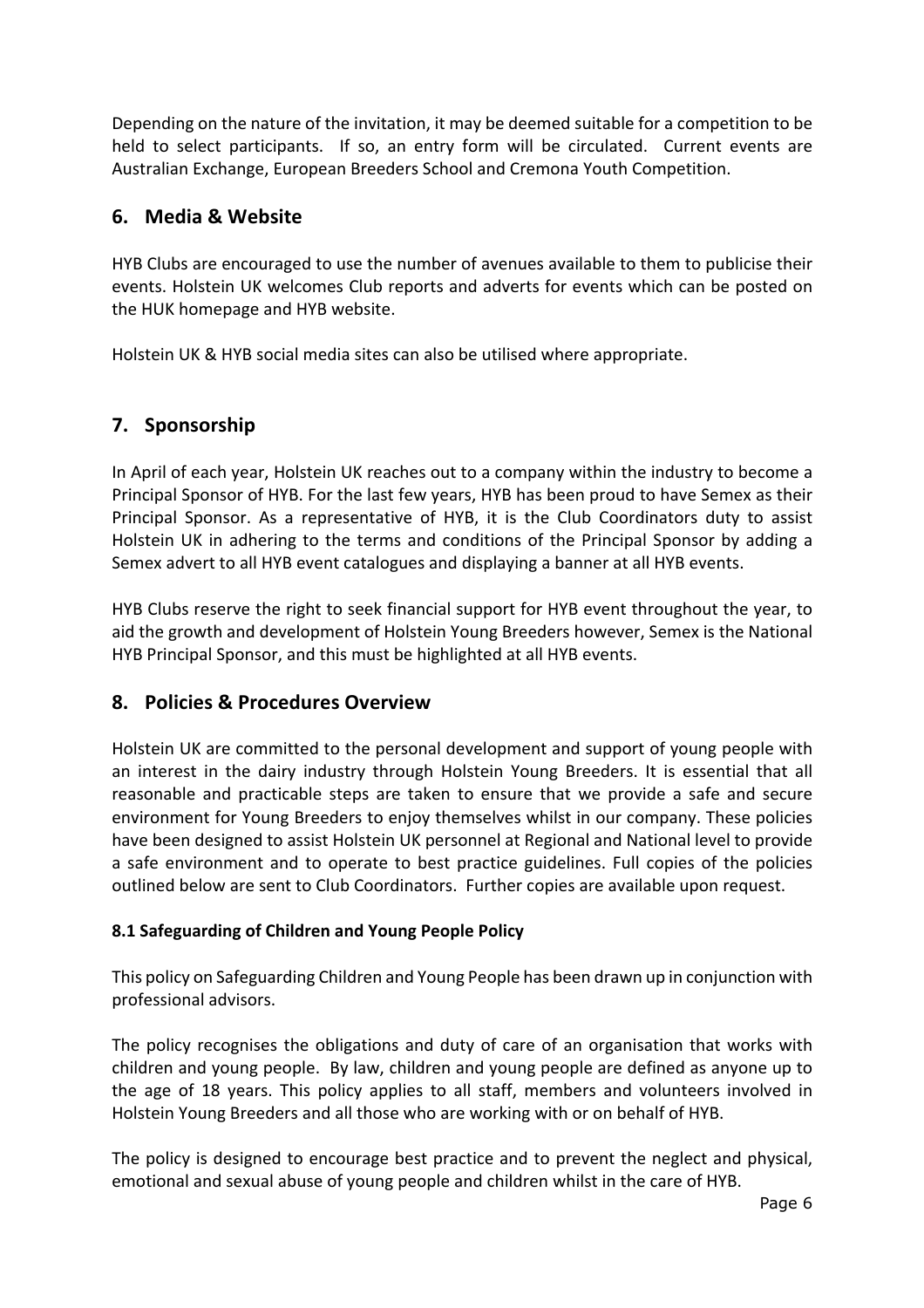It stresses the responsibility of all workers to be alert to signs of abuse and allowsfor a prompt and effective reporting procedure should abuse be suspected, disclosed or discovered. Holstein UK recognises that it is not the responsibility of those individuals working within the organisation to determine if abuse has taken place, but it is their responsibility to act upon and report any concerns. If you have concerns about a child, please contact Holstein UK.

In line with Holstein UK policy and DBS disclosure, all HYB Club Coordinators are now required to be checked under the Disclosure and Barring Service. Holstein UK arranges for these checks to be carried out by our chosen provider, Sterling Talent Solutions. This provider has been fully briefed as to the nature of Holstein Young Breeders and has been consulted in the review of Holstein UK policy.

Holstein UK has teamed up with Pony Club to allow HYB coordinators to attend child safeguarding courses, at their own cost. The Pony Club safeguarding courses are equinebased, however; they highlight safety aspects for children in similar organisations. To attend a Pony Club safeguarding course, visit the Pony Club website.

#### **8.2 Anti-Bullying Policy**

Bullying of any kind is unacceptable. If bullying does occur, all members should be able to speak up and know that incidents will be dealt with promptly and effectively.

Objectives of this policy:

- All staff, leaders and volunteers should have an understanding of what bullying is
- All staff, leaders and volunteers should be aware of HYB policy on bullying and should be able to follow it when bullying, of any sort, is reported
- As an organisation, bullying is taken very seriously. Members and parents should be assured that support will be offered when bullying is reported
- Bullying will not be tolerated nor will observers of bullying

#### **8.3 Drugs and Alcohol Policy**

To enable the adoption of this policy, staff, management committees and all those in a position of responsibility should be aware and receive training on drug and alcohol issues. HYB members must also be aware of the policy and receive drug and alcohol information/support if needed. Local young people's drug and alcohol services should be advertised to them. For further information on training, please refer to the resource page at the back of this handbook. Please note, all training is undertaken at a cost to the club.

#### **Policy Statement on Drugs**

In circumstances where HYB members are proven to be taking/abusing drugs, we need to be very careful with our actions being aware that, in many cases, the individual is abusing themselves and requires support rather than ostracising.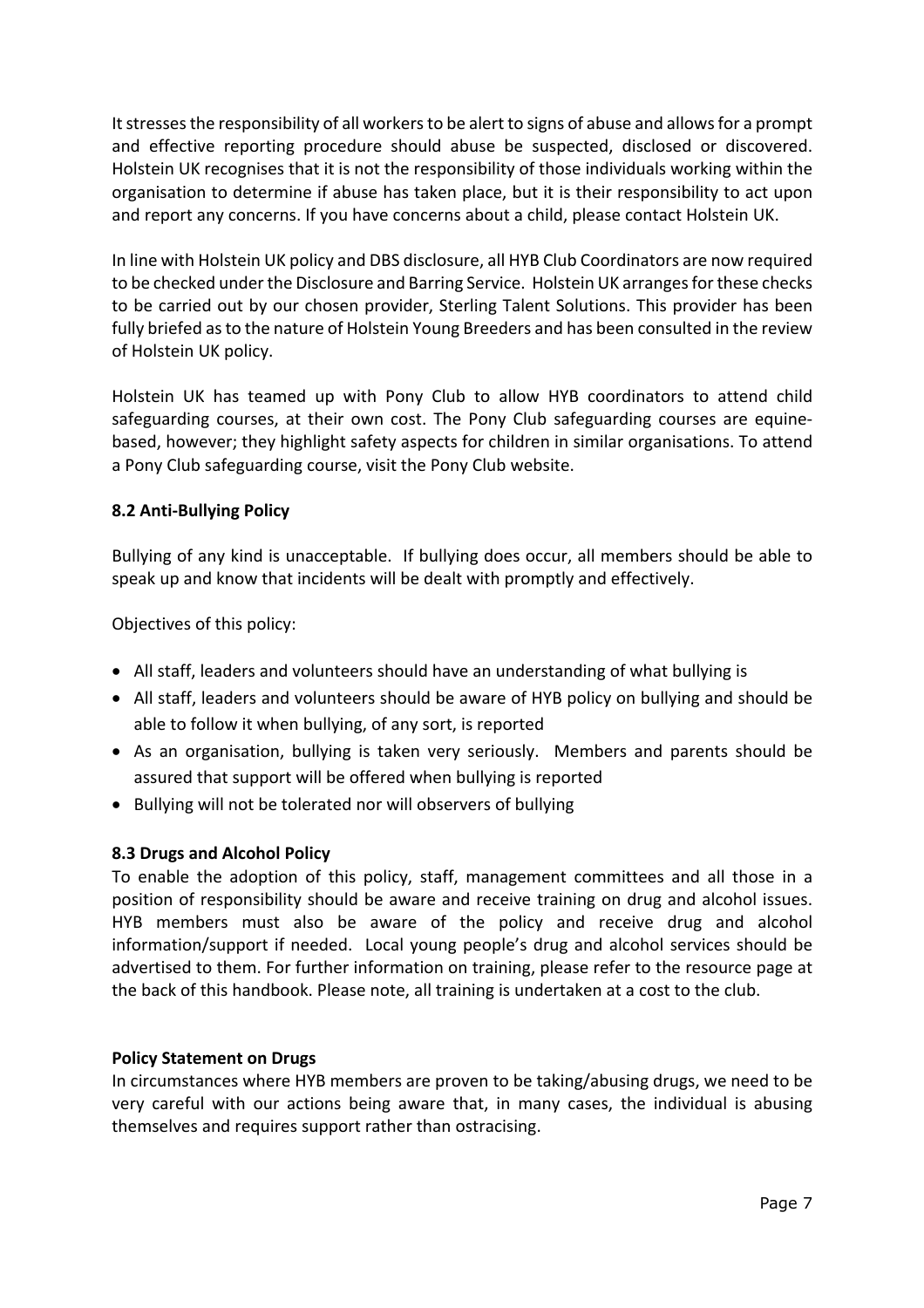The misuse of drugs by young people is to be discouraged, and we need to recognise:

- (a) That illegal use of drugs includes supply and consumption of legal drugs, such as alcohol, to under 18's, as well illegal drugs such as cannabis and ecstasy (please refer to the Licensing Act 1964 and Licensing (Young Persons) Act 2000)
- (b) Drugs misuse should be addressed wherever possible through reducing the risk to individuals, as opposed to instant, emotive reactions to an illegal activity

#### **Policy Statement on Alcohol**

By the nature of working with young people, Holstein Young Breeders operates in an environment in which those young people will want to experiment with alcohol. We recognise that, as an organisation with a mixed age group, there is a responsibility placed upon older members and helpers/supporters to ensure that, as responsible individuals and as an organisation, we operate within the law in regard to the sale and consumption of alcohol. This policy outlines:

- (a) The law with regards to under 18's and alcohol consumption
- (b) Behaviour in relation to alcohol consumption
- (c) Who is responsible for under 18's are at an event where alcohol is present

#### **8.4 Standards of Behaviour Policy**

Holstein Young Breeders is a rural youth organisation that prides itself on giving young people the opportunity to learn and develop by participating in our many and varied activities. We recognise that, in the majority of cases, our members enjoy a trouble-free involvement with HYB. However, there may be occasions when unacceptable behaviour occurs at an event and this policy is designed to deal with such incidents.

HYB policy on standards of personal behaviour in HYB recommends reprimanding members in circumstances where they are proven to be abusing other members, members of the public or property.

#### **9.GDPR Regulations**

GDRP is Data Protection law which has set the standard for processing and maintaining data within the EU. GDPR and the Holstein UK privacy policy reassure members that their data is secure. As a result, unless HYB members have given Holstein UK permission to share their data, we are unable to pass details on. Holstein UK advises HYB clubs to ask all members to opt in if they wish to receive any updates, via phone, email or post.

GDPR and the Holstein UK privacy policy also protect Club Coordinator data, without your permission Holstein UK are unable to share your date with member unless you fill in a Coordinator GDPR form and return to the National HYB Coordinator.